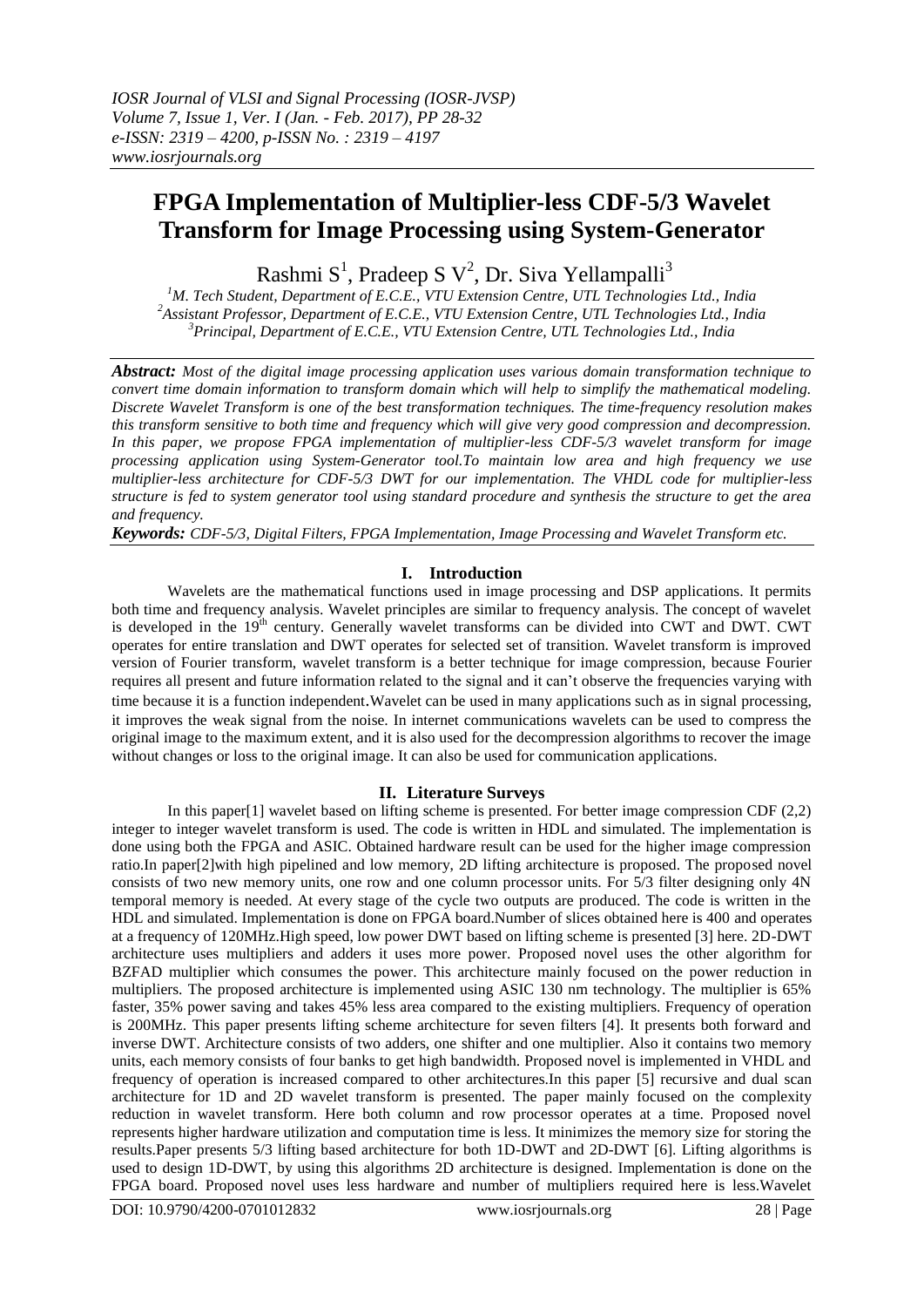transform performs the compression of the image to a greater extent. By using 5/3 filter coefficients high speed discrete wavelet transform is designed [7] with less multipliers which in turn reduces the complexity with performance. Implementation is done on the FPGA board.In this paper [8] discrete wavelet transform for higher order image compression is achieved. The novel is simple in designing as well as area efficient. The main aim of this paper is to reduce the memory size of the on chip and complexity of the hardware. Two dimensional wavelet is implemented on the Sparten-3E kit and obtained the high PSNR ratio.In [9] paper for designing wavelet transforms multipliers are replaced by the ROM, the model is called distributive arithmetic architecture, this is much faster then the simple arithmetic architecture. The proposed novel has good throughput hence it is applicable to all image processing applications.In this paper [10] discrete wavelet transform based on lifting scheme is presented. In the proposed novel they have used new dynamic reconfigurable processor which helps in achieving higher compression ratio and high throughput upto 53 fps. Architecture is implemented on the FPGA board which gives good results compared to the other FPGA implementations.DWT plays a major rule in the image compression. In this paper[11] new lifting scheme algorithm is used it gives two coefficients. The implemented 1D-DWT equations uses right shift operations and it minimizes the delay and improves the throughput. Implementation is done on vertex-5 FPGA board, power consumption is 1W and frequency of operation is 180 MHz. Proposed architecture is applicable to all real time image processing applications.In all the existing systems improvement in memory efficiency is done by reducing the on chip memory words, But in this novel memory efficiency improvement is done by reducing the on chip memory word length [12]. The design of both 5/3 and 9/7 DWT is done here and temporal memory reduction is 17.5%.

## **III. System-Generator Architecture**

The multiplier-less architecture [13] is coded using VHDL language and the code is called in System-Generator tool using standard procedure [14]. Xilinx ATLYS (xc6slx45-2csg324) board is used for synthesis.

## **1.1. Software Implementation**

In software module implementation the blocks are taken from the System-Generator libraries. First the input is taken from the file. Next one is intensity block which is used to convert RGB color image to gray image. Next block is resize, here whatever the size of the gray image the resize converts it into standard size 256×256.

Next process is frame serialization here the image is transposed and two dimensional image is converted into one dimensional image. The values are serially un-buffered. Frame de-serialization performs the reverse operation of frame serialization. Next gateway I/O block is used which interfaces the all System-Generator library blocks. In Xilinx System-Generator block our main project is exists. Next black box is used which is taken from the System-Generator library. With this any required functionality can be activated. Video viewer block is used for displaying input image and the compressed image. Next system generator is taken from the library. Next process is to double click on the system generator which shows the specifications of the FPGA board. Now complete design has to be saved and run. Within few seconds input image and compressed images can be seen.The Figure 1 shows 1D-DWT and Figure 2 shows the whole System-Generator architecture using 1D-DWT.



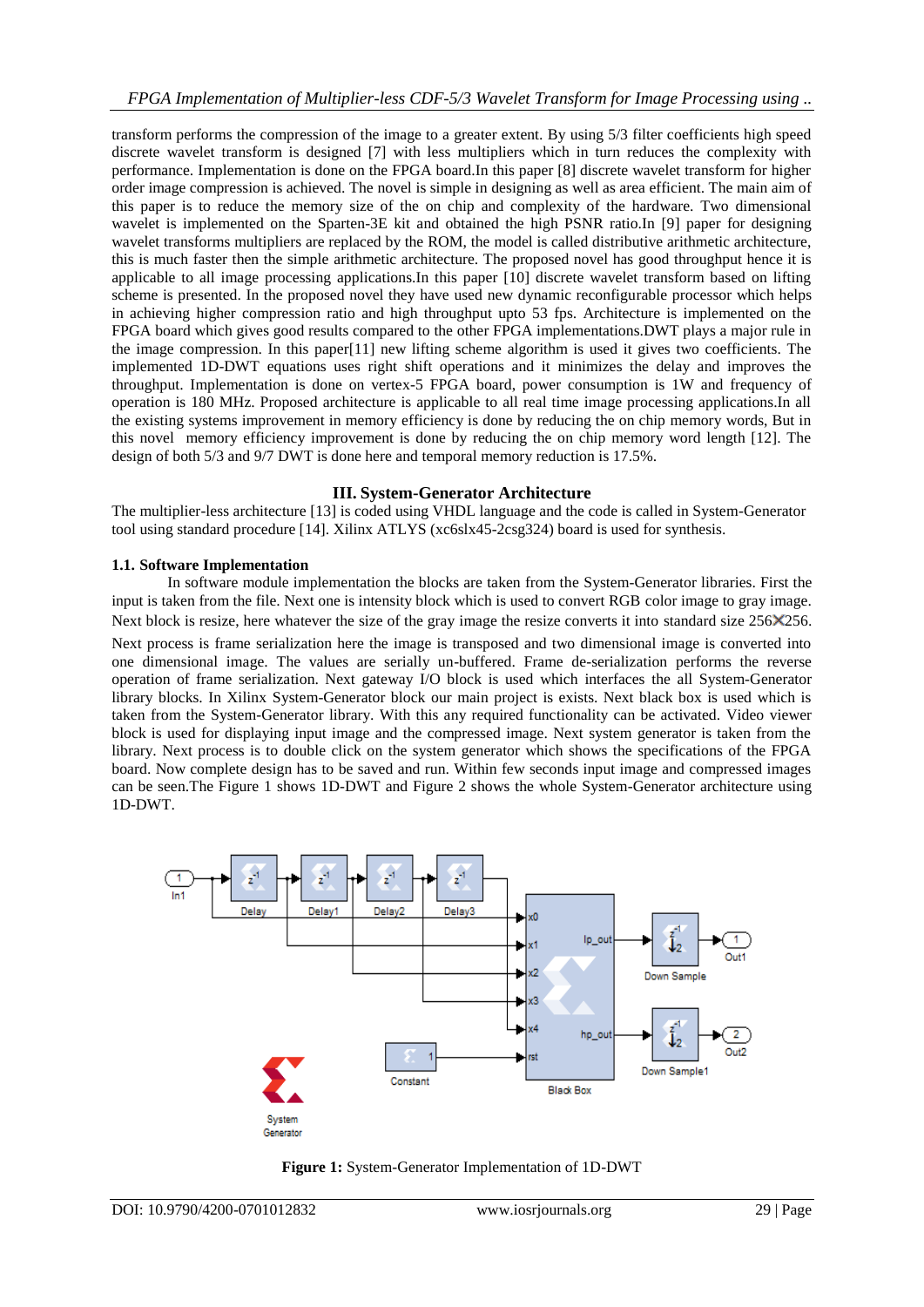

**Figure 2:** System-Generator Implementation of 2D-DWT

# **1.2. Hardware Implementation**

Once the software model results are obtained, next process is to designing the hardware. Here by double clicking on the generate will get the generated hardware design. Next do the connections same like software model. Save the design, make the connections with the FPGA kit. Run the module next output can be seen.

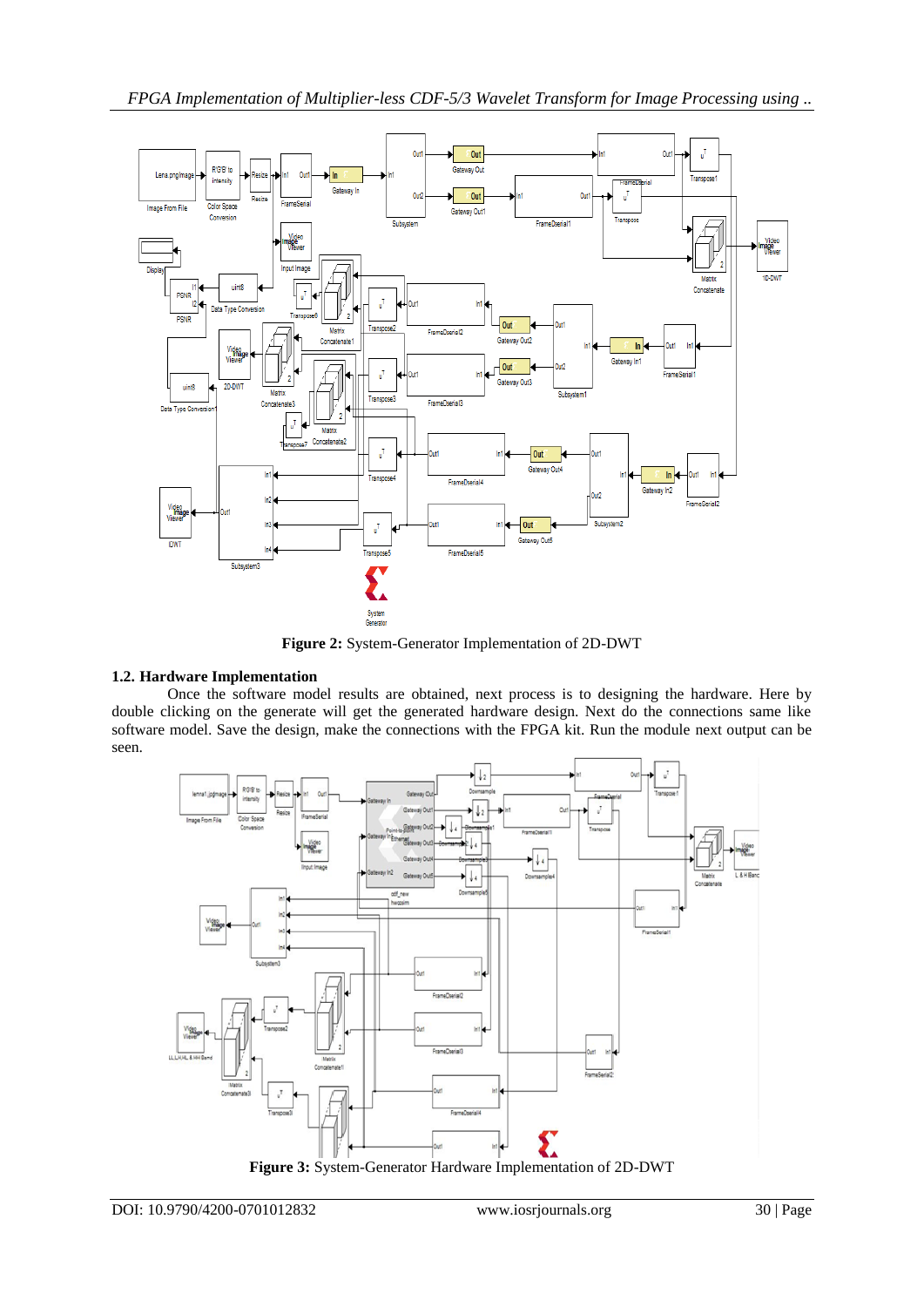## **IV. Hardware Utilizations**

The hardware utilization of proposed structure is given in Figure.4.

| Compilation status                 | Ж<br>ie.<br>$\Box$                  |
|------------------------------------|-------------------------------------|
| Compilation finished successfully. |                                     |
| Slice Logic Utilization:           |                                     |
| Number of Slice Registers:         | 1,478 out of 54,576<br>2%           |
| Number used as Flip Flops:         | 1,466                               |
| Number used as Latches:            | ٥                                   |
| Number used as Latch-thrus:        | n                                   |
| Number used as AND/OR logics:      | $12 \overline{ }$                   |
| Number of Slice LUTs:              | 1,628 out of 27,288<br>5%           |
| Number used as logic:              | 5%<br>1,579 out of 27,288           |
| Number using 06 output only:       | 1,261                               |
| Number using 05 output only:       | 56                                  |
| Number using 05 and 06:            | 262                                 |
| Number used as ROM:                | $\Omega$                            |
| Number used as Memory:             | 8 out of 6,408<br>1 <sup>8</sup>    |
| Number used as Dual Port RAM:      | 0                                   |
|                                    | <b>Hide Details</b><br>OK<br>Cancel |

Figure 4: Hardware Utilization of 2D-DWT

#### **V. Image Output**

This section we will give the image output produced by the architecture in Figure 5 where Lena image is considered as input



**Figure 5:** Hardware output (Image) from 2D-DWT

#### **VI. Conclusion**

The architecture is implemented on Atlys FPGA using System-Generator tool. The output image of the architecture shows that the architecture is efficient to produce the result with accuracy.

#### **References**

- [1] Tinku Acharya and Chaitali Chakrabarti, "A Survey on Lifting-Based Discrete Wavelet Transform Architectures", International Journal of VLSI Signal Processing, Springer, Vol. 42, pp. 321–339, 2006.
- [2] Kishore Andra, Chaitali Chakrabarti and Tinku Acharya, "A VLSI Architecture for Lifting-Based Forward and Inverse Wavelet Transform", IEEE Transaction on Signal Processing, Vol. 50, No. 4, pp. 966–977, April 2002.
- [3] H. Liao, M. K. Mandal and B. F. Cockburn, "Efficient Architectures for 1-D and 2-D Lifting-Based Wavelet Transforms", IEEE Transaction on Signal Processing, Vol. 52, No. 5, pp. 1315–1326, May 2004.
- [4] S. Barua, J. E. Carletta, K. A. Kotteri and A. E. Bell, "An Efficient Architecture for Lifting-Based Two-Dimensional Discrete Wavelet Transform", Integration VLSI Journal, Vol. 38, No. 3, pp. 341–352, 2005
- [5] Maria E. Angelopoulou, Peter Y.K. Cheung, Konstantions and Yiannis Andreopouos, "Implementation and Comparison of the 5/3 Lifting 2D Discrete Wavelet Transform Computation Schedules on FPGAs", International Journal of Signal Processing Systems, Springer, Vol.51, pp. 3–21, 2008.